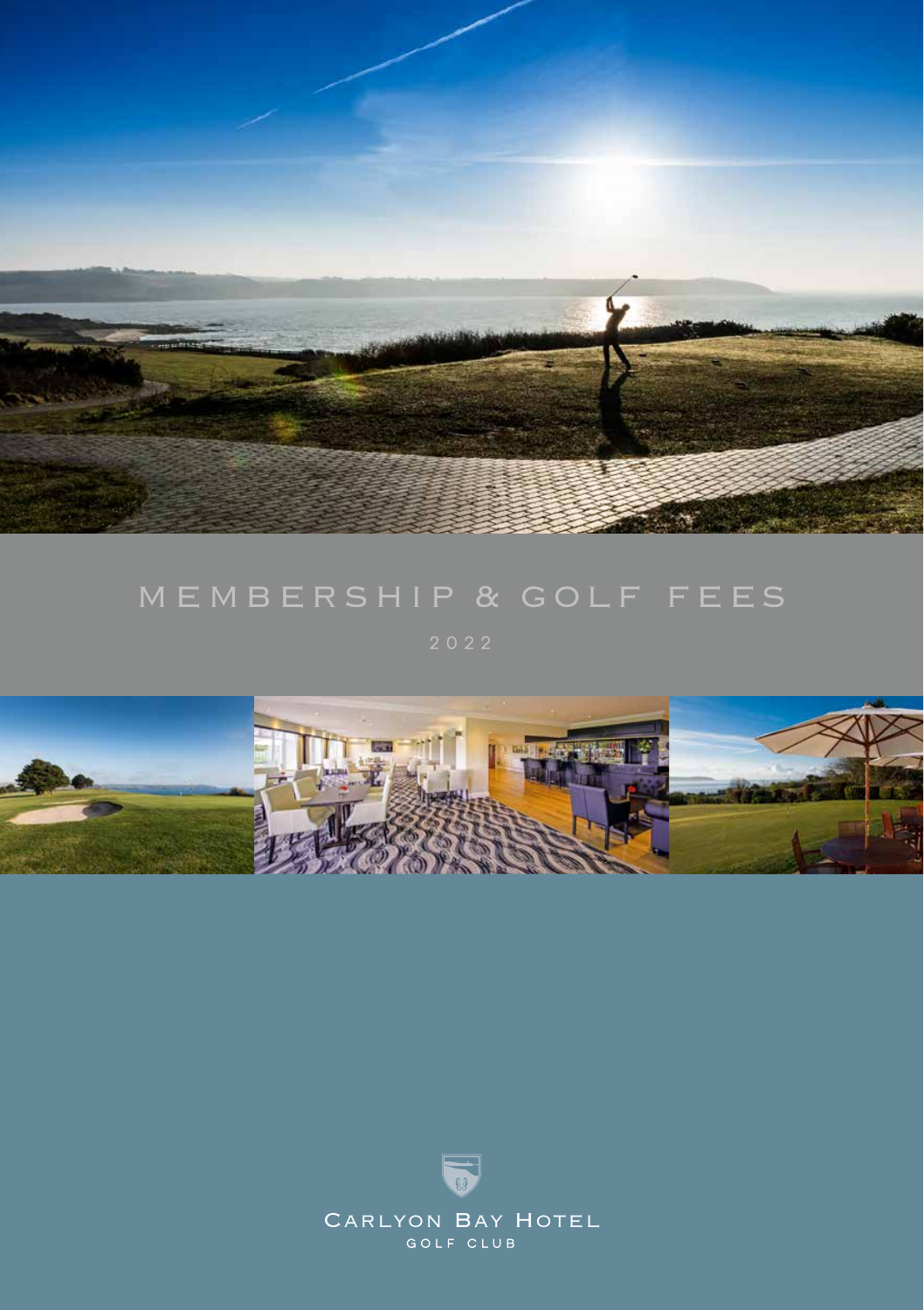

ENJOY THE BEST GOLF CORNWALL HAS TO OFFER WITH A CARLYON BAY GOLF MEMBERSHIP. CORNWALL IS A WONDERFUL PLACE TO ENJOY GOLF AND CARLYON BAY HOTEL GOLF CLUB HAS VARIOUS PACKAGES AVAILABLE TO ALL, RANGING FROM SOCIAL GOLF MEMBERSHIP TO FULL UNLIMITED GOLF MEMBERSHIP.

For further information please call **01726 814250** email **golf@carlyonbay.com** or visit **carlyonbay.com**



## GOLF PRICES

Relax and dine in the unique surroundings of The Carlyon Suite & Clubhouse Bar with its panoramic sea views and make new friends at the great social nights we run throughout the year.

With the Carlyon Bay Hotel just a three minute walk from the Golf Club, we offer a joint Golf & Spa membership, so you can enjoy the fantastic facilities in the luxury hotel at an attractive price with significant savings.

| <b>RATES 2022/23</b>        | Price |
|-----------------------------|-------|
| 7 Day Membership 25 +       | 725   |
| Country Membership          | 530   |
| Junior Under 13             | RΛ    |
| Junior 14 - 17              | 120   |
| Youth 18 - 20               | 225   |
| Youth Full-Time Education   | 185   |
| Intermediate Membership     | 330   |
| Large Locker Fee            | 50    |
| Valuables Locker Fee        | 35    |
| Large & Valuable Locker Fee |       |

| <b>GOLF EQUIPMENT HIRE</b> | Price |
|----------------------------|-------|
| <b>Buggy Hire</b>          | 30    |
| Day Buggy                  |       |
| Members Buggy              | 2Ο    |
| <b>Golf Group Buggy</b>    | 74    |
| Pull Trolley               |       |

| <b>GOLF GREEN FEES</b>             | Price |
|------------------------------------|-------|
| January & February<br>Low Season   | 35    |
| March & April<br>Mid Season        | 50    |
| May to September<br>High Season    | 60    |
| October<br>Mid Season              | 50    |
| November & December<br>Low Season  | 35    |
| Society Rate<br>10 or More         | 37.50 |
| Extra Round                        | 25    |
| Member's Guest                     | 25    |
| Extra Round<br><b>Hotel Guests</b> | 25    |
| <b>Guest of Hotel Guest</b>        | 30    |
| Junior Rate                        | 17    |
| Twilight - after 3pm               | 30    |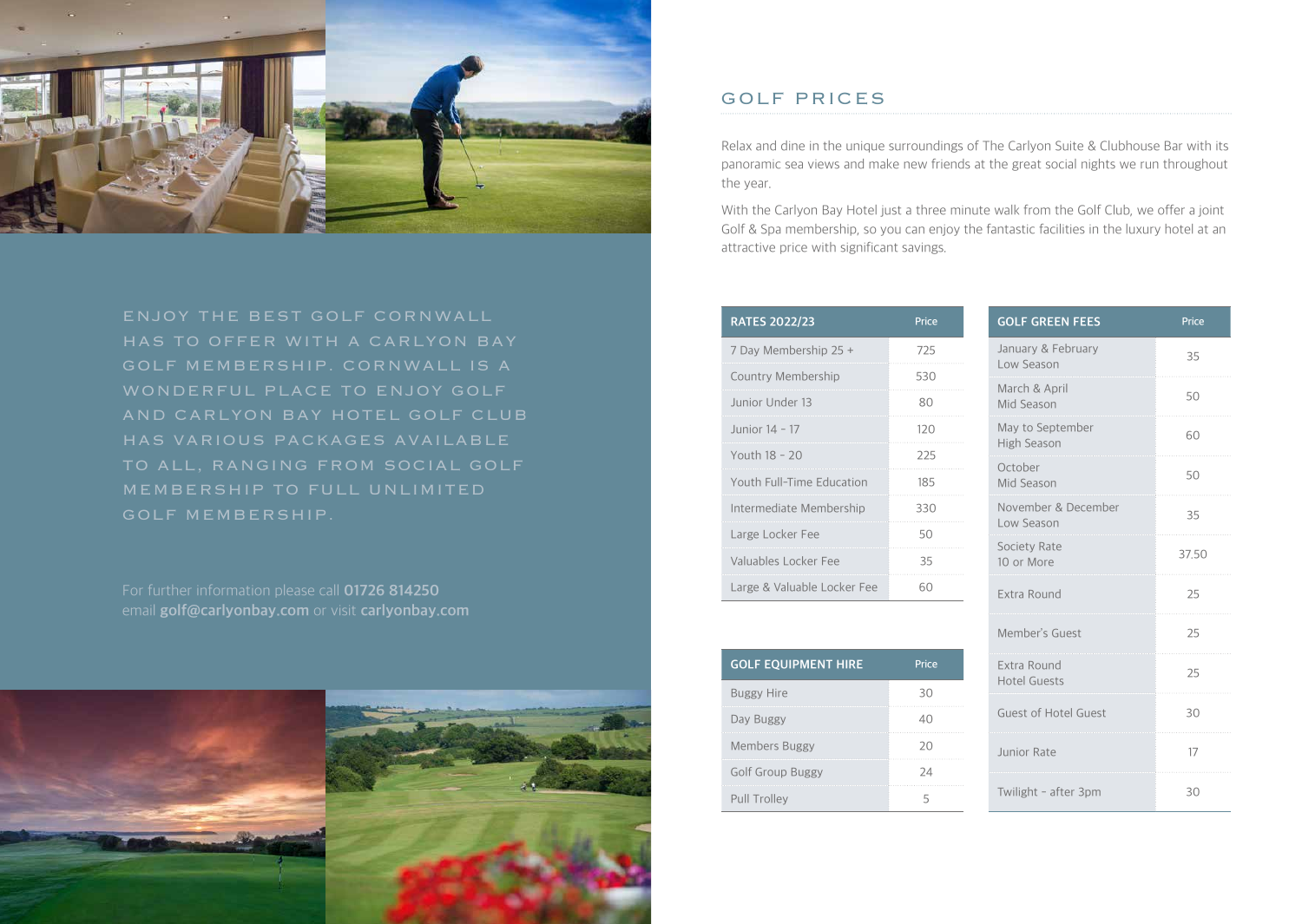## INDIVIDUAL

Individual golf tuition is ideal for beginners, who receive expert golf tuition in a relaxed and friendly atmosphere. For the experienced golfer, there is the chance to correct persistent faults, improve individual aspects of your game and develop consistency for lower scoring. Our PGA professionals cater for everybody at any level – individuals, groups, families and clinics for corporate days.

| <b>GOLF TUITION</b>      | Price               |  |
|--------------------------|---------------------|--|
| <b>PGA Professionals</b> | 50 (hour)           |  |
| Shared Lessons           | Extra 10 per person |  |



## JUNIOR

Carlyon Bay is fully accredited to Golf Mark and participates in structured merit schemes. Our team of PGA Professionals at the Carlyon Bay Golf Club have a great reputation for developing young players. In fact, the quality of golf lessons at Carlyon Bay is so outstanding that our juniors have won the Cornwall County Golf Championships twice in recent years, we are extremely proud that one of our golfers now plays for England. There are designated tee times and regular golf tuition for juniors throughout the year.

#### ON COURSE

Improve your game and lower your scores by playing 9 holes with one of our expert PGA Professionals. Learn more about managing your game, visualisation, club selection and decision making. **Fee: £120** (2 hours).

## To book please call **01726 814250**

### RESIDENTIAL GOLF TUITION

Our three-day courses are the perfect opportunity to really sort out your game once and for all. Our experienced PGA professionals will be your golf instructor and will tailor a programme especially for you. Every afternoon you will have the opportunity to play the course and put the day's lesson into practice.



## Visit **carlyonbay.com/golf/ residential-golf-schools/**

Prices are per person, per stay and include dinner in the Bay View Restaurant, accommodation, breakfast, golf tuition and full use of our spa & leisure facilities.

| <b>3 NIGHTS 2022</b> | Price |
|----------------------|-------|
| 21-23 March          | 525   |
| 6-8 June             | 630   |
| 27-29 June           | 630   |
| 19-21 September      | 630   |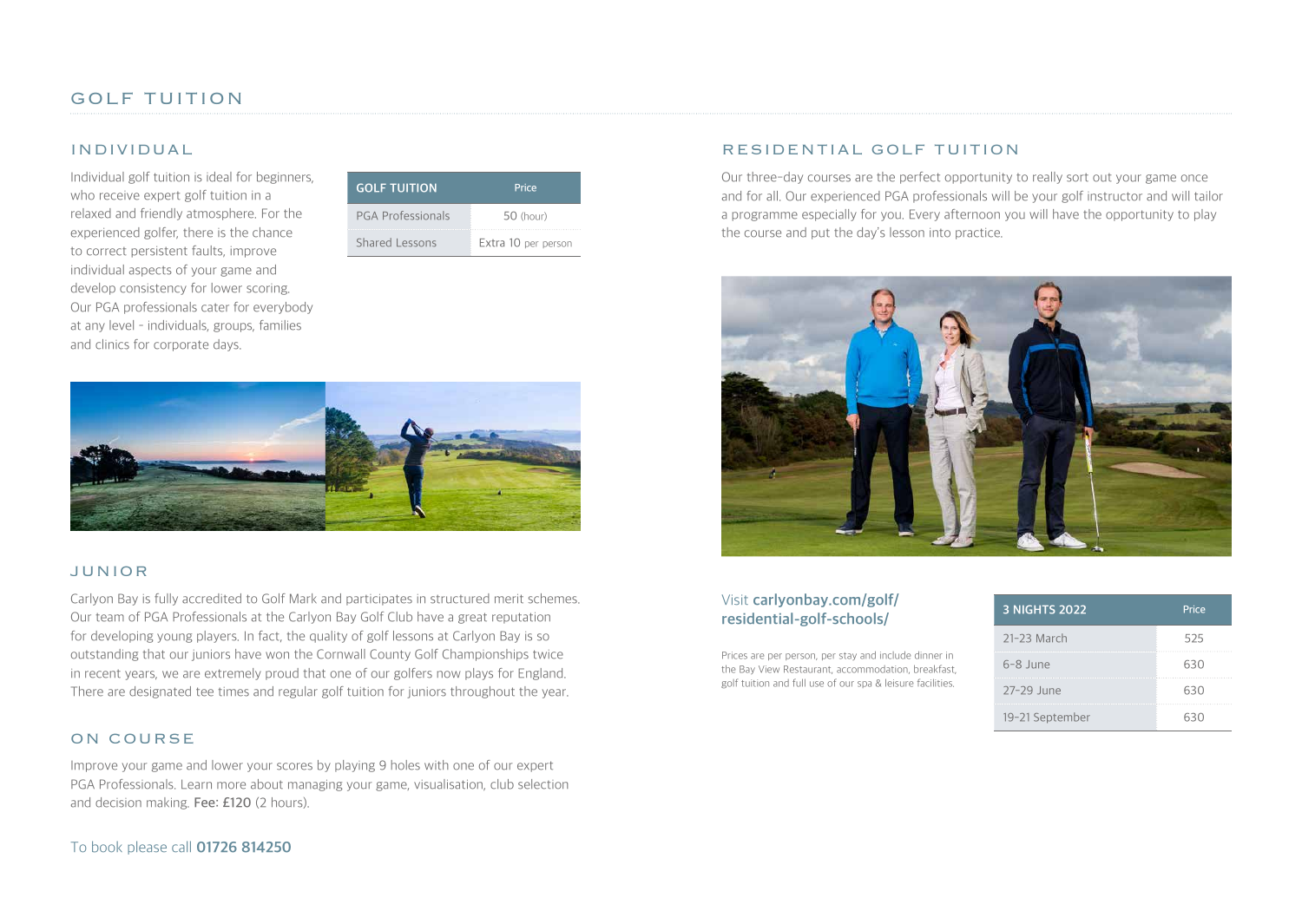#### OPEN COMPETITIONS & GOLF FESTIVAL WEEK

We host a fantastic Golf Festival Week in July as well as Open Competitions throughout the year.

Holly Sharp, our Golf Clubhouse Manager, will be coordinating the Golf Festival Week between 3-9 July and the clubs expertise together with the outstanding service of Carlyon Bay will once more prove to be a winning combination! The Golf Festival Week is a real highlight, with a PRO-AM Competition sponsored by Brend Hotels in aid of Mount Edgcumbe Hospice on the Sunday and daily competitions rounded off by wonderful evening celebrations.



### **Entries with payment to:** Carlyon Bay Golf Club, Beach Road, Carlyon Bay, Cornwall PL25 3RD. Call **01726 814250** Email **golf@carlyonbay.com**

The decision of the committee on all points during the competition will be final and the right is reserved to alter the conditions of the above programme.



| <b>GOLF COMPETITIONS 2022</b>                                                                                                  |                     | <b>Entry Fee</b> |                 |
|--------------------------------------------------------------------------------------------------------------------------------|---------------------|------------------|-----------------|
|                                                                                                                                | <b>Date</b>         | <b>Visitors</b>  | <b>Members</b>  |
| <b>Better Ball Stableford</b>                                                                                                  | Sunday 27 March     | 22               | 11              |
| The Carlyon Cup<br>The winner holds the 'Carlyon Cup'<br>for one year, plus a 'Two Night Break<br>for Two' at any Brend Hotel! | Sunday 29 May       | 22               | 11              |
| Ladies Open Meeting<br>Includes dinner in the Carlyon Bay                                                                      | Monday 6 June       | 31               | 23              |
| Seniors Open<br>Includes 2 course meal                                                                                         | Monday 27 June      | 31               | 23              |
| <b>Festival of Golf</b><br>Includes Green Fee                                                                                  | $3 - 9$ July        | 18               | 9               |
| Open Better Ball<br>Includes Cornish Cream Tea                                                                                 | Sunday 14 August    | $48*$            | $22*$           |
| Mixed Open<br>Includes 2 course evening meal                                                                                   | Sunday 4 September  | $47*$            | $23*$           |
| Open Texas Scramble                                                                                                            | Sunday 18 September | $78^{+}$         | 40 <sup>†</sup> |
| Poppy Golf Day                                                                                                                 | Sunday 6 November   | 22               | 11              |
| Pro-Am Competition<br>Includes dinner<br>Team format 3 amateurs & 1 professional                                               | Sunday 4 July       |                  | 300 per team    |

\* Price per pair † Price per 4 ball All other prices are per person